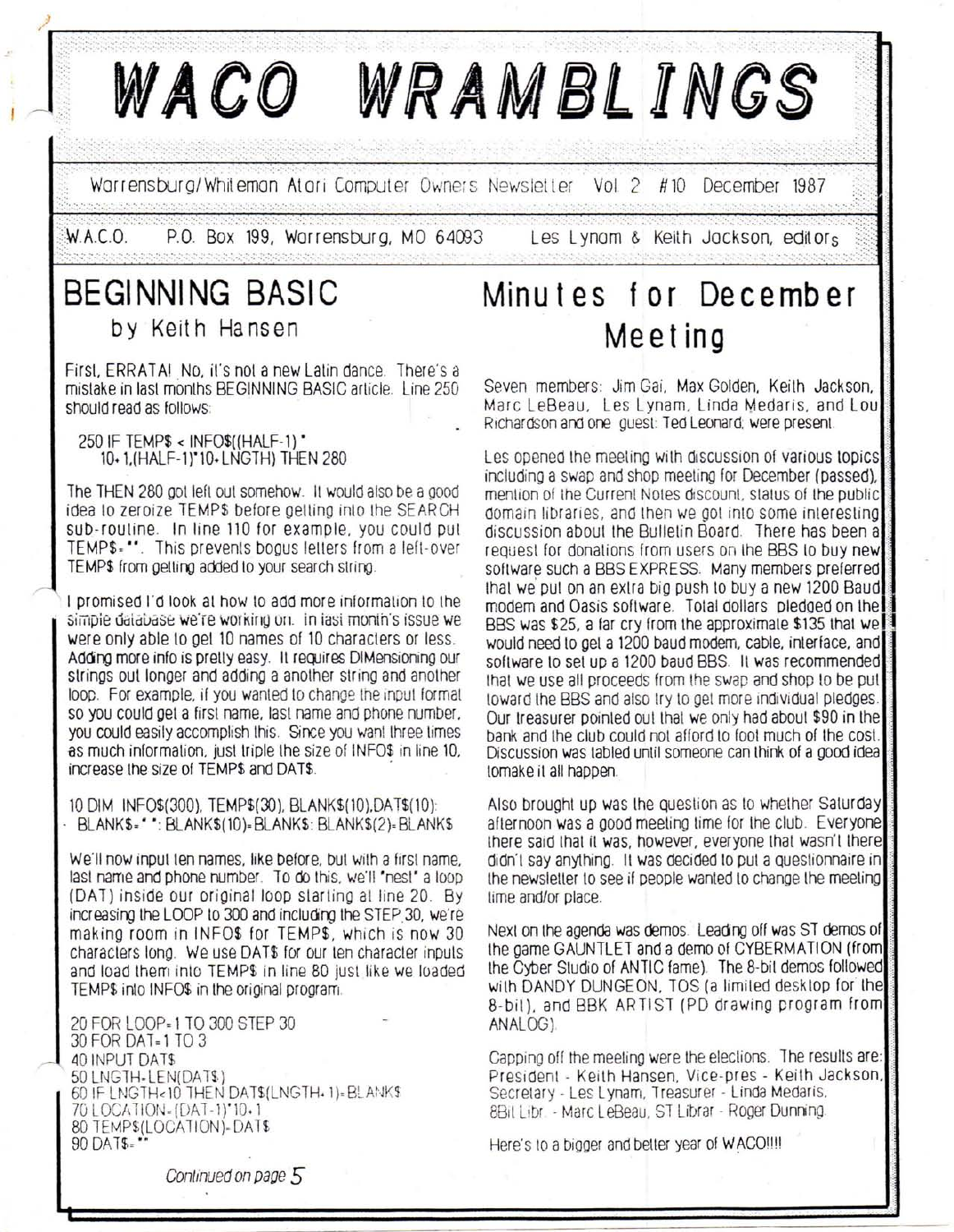costs about \$79.00. It is astructured Basic and runs awhole <sup>101</sup> faster than the Basic supplied by Atari. GFA Basic does nOl use line numbers like I am so used to in myoid 8-bil Basic. From all the reviews it has received, I feel I made a prelly good purchase.

I really don't know much about programming in aslruclured BaSic, but in wriling this column, maybe we can learn together. I guess the best way <sup>10</sup> show the difference between the two forms of Basic is to show you an example.

#### BASIC

10 INPUT A 20 IF A=20 THEN PRINT 'GOT IT" ELSE PRINT 'Missed try again' 30 GOTO 10

GFA BASIC

Do Input A If A= 20 Print 'GOT IT' Endi Print "Missed Iry again" Loop

Both programs do the same thing. In GFA BaSic's example, unless A-20 the indented code will be ignored. Like I said, I am Just learning so a good product <sup>10</sup> follow GFA Basic would be abook on learning GFA Basic, Are you listening MICHTRON... I heard a rumor one was already oul. Is this true?

Back to GFA Basic, the book that comes with GFA is very good in listing and explaining each command, then you are on your own. Sure, they give you a short example of commands, but never the "WHOLE PICTURE". An appendix of sample programs in the back demonstrating their use to new users of this type of Basic would be a lifesaver. Never having any experience with "C" or "PASCAL" programming, I find a structured Basic is definitely not that easy to boot up and starl.

Now onlhe good side. Like I said, everyone is giving GFA Basic rave reviews. A whole <sup>101</sup> of programs are being written and distributed in GFA Basic. Not just a lot, but a lot. of GOOD programs as well. GEnie, the online service, has an entire seclion devoted <sup>10</sup> Michlron. ANTIC in an earlier article stated that if they received two programs that do the same thing and one is written in GFA Basic it will receive priority. Michtron has put out a Ba sic compiler that will make your programs run by themselves without having to load Basic and then run your program I don't have this yet.

Continued on page 2

W.A.C.O. Wramblings December

#### Dy Marc LeBeau 8-bit Librarian

The program thai caught my attenlion Ihis month came to us from the San Leandro Computer Club. It is called CROSWORD and, as you can probably guess, il makes crossword puzzles.

The program is easy to use. The opening screen has seven choices. You do anything from start a new puzzle to load and edit an old one. Just select the number of the action you wish to do and press. Let's pretend you are starting anew puzzle for purposes of explaining it to you.

To creale a new puzzle, you will need a prearranged IiSI of words you wish 10 be in the puzzle. Then as lhe computer prompts you, type in the words one at a lime. The computer· will put the words up on a grid, doing all the hard work for you. You may find that some words won't work right away, but as you add more words most will fit With no difficulty. After you have entered all the words, you Will need to enter the clues for each word. This is done by hitting and then. choosing choice #2 - Enter Clues. The words will be highlighted one at a time for you to type in the clue for it. After this is completed you can review all the clues to make' sure they are correct. Then it is time to either save the puzzle or print it out.

If you choose to print out the puzzle, there are about a dozen printer drivers With the program, so one is bound to work With your printer. The program prints a very allraclive grid with your clues. You can even get the answer key printed out. ThiS is a great Public Domain program I've seen a very similar program in slores that costs \$25-\$30. I can'l see where that program can do much more than Ihe one we have in our library, and ours is freel The only dislike I have wilh . CROSWORD is that it requires a translator disk for the XLIXE compulers. Bul it's well worth the extra little hassle.

# **NOVEMBER TREASURER'S REPORT**

| Balance on hand 1 November                                            |               | \$124.89 |
|-----------------------------------------------------------------------|---------------|----------|
| Deposits:                                                             | 0.00          |          |
| Dues and Disk sale                                                    | 20.50         |          |
| Disbursements:                                                        |               |          |
| United Telephone (BBS)                                                |               | 5.66     |
| 'Keith Hansen (labels for newsletter)<br><b>Hotz Business Systems</b> |               | 10.00    |
|                                                                       | (newsletters) | 20.00    |
| Postmaster (6 mos rent on PO Box)                                     |               | 11.00    |
| 30 November<br>Balance                                                |               | \$98.73  |
|                                                                       |               |          |
| 1987                                                                  |               | Page     |